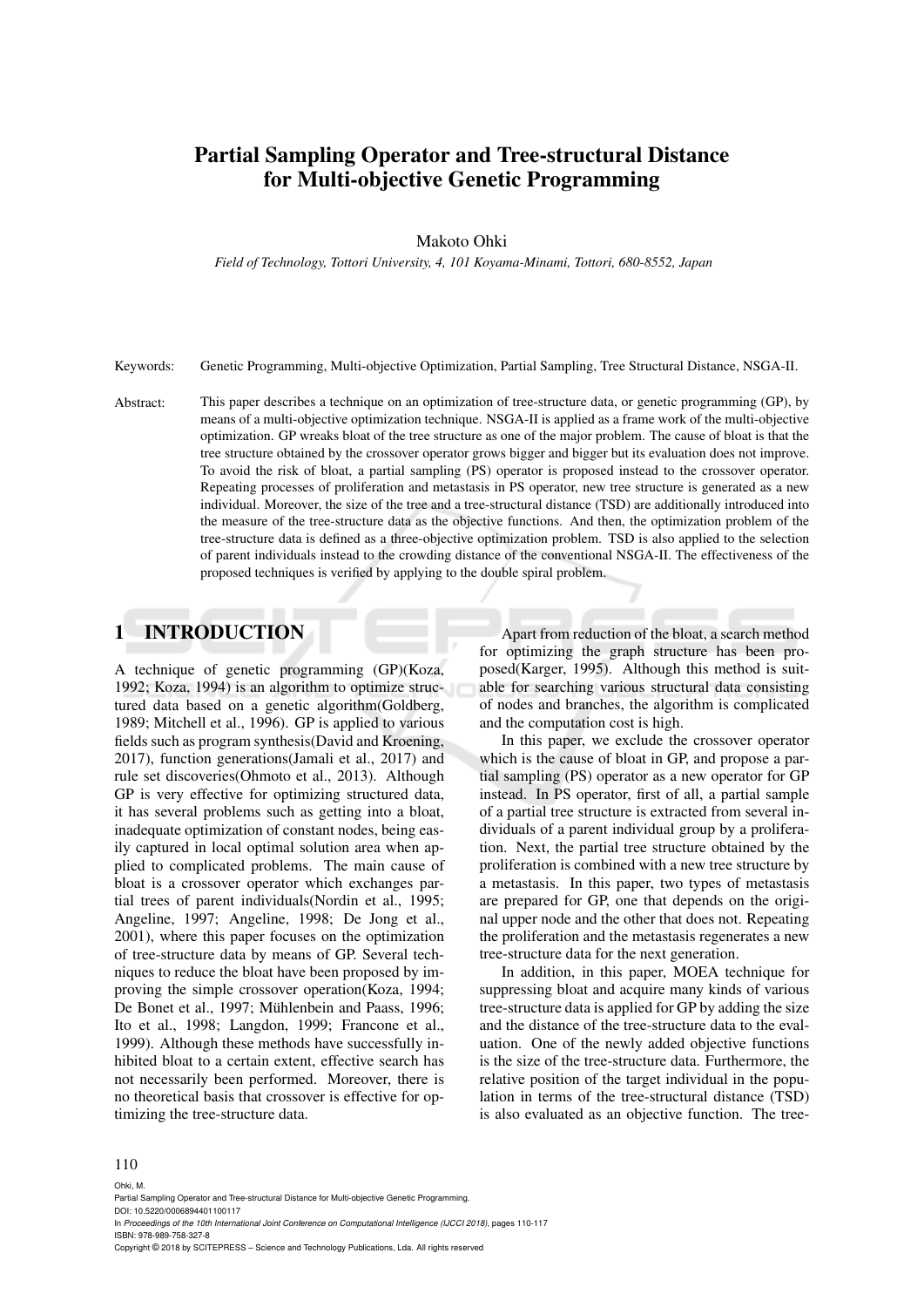

Figure 1: The initial proliferation in PS operator.

structure data optimization problem is formulated as a three objective optimization problem by defining these three objective functions.

NSGA-II(Deb et al., 2000; Deb, 2001) is applied to this three objective optimization problem. In the conventional NSGA-II, a crowding distance (CD) is applied for ranking the front set overflowing from the parent group. In optimizing the tree-structure data, we can not maintain diversity of the population by focusing only on the value of the objective function and storing the solution near the extreme solution. In this paper, TSD is applied, instead of CD, for ranking the front set overflowing from the parent group.

In order to verify the effectiveness, the proposed technique and the conventional techniques is applied to a double spiral problem (De Bonet et al., 1997; Yang and Kao, 2000). The double spiral problem is a classification problem containing two classes of point sets arranged on a spiral shape to be classified with a function. This problem is well known as one of difficult problem to solve with a neural network. In this paper, GP obtains the classifying function composed of the finite mathematical elements.

## 2 PARTIAL SAMPLING OPERATOR FOR MATING

One of the main causes of bloat is the crossover operator generally applied in the conventional GPs, used for regenerating a new tree-structure data. This paper proposes to exclude the crossover operator from the conventional GP and to apply PS operator for regeneration of a new tree-structure data instead of the crossover operator. The PS operator creates a new tree-structure data by partially sampling tree structures from a parent individual and joining them together. This procedure is called a proliferation. The proliferation is terminated according to the probability,  $p_t$ . Partially sampled subtree structures by the proliferation are combined together by a metastasis. Two types of the metastasis are prepared, one that de-

pends on the original upper node and the other that does not. We call the the former as an upper node depend metastasis and the latter as a random metastasis.

In the initial proliferation, a root node,  $n_{i,root}$ , of an individual, indiv*<sup>i</sup>* , randomly selected from a parent group  $\mathbf{P}^g$  is copied to a set  $\mathbf{N}_{\text{subtree}}$  as shown in Fig.1. The initial proliferation is started from the root node,  $n_{i,root}$ , of the individual, indiv<sub>i</sub>. In this example, the starting root node contains an identification, A. Let Ncandidate be a set of all lower nodes under the node of  $N_{subtree}$ , where that node is not selected as a node of Nsubtree yet. One node is randomly selected from  $N_{\text{candidate}}$  and copied to  $N_{\text{subtree}}$ . The proliferation terminates according to the proliferation terminate probability,  $p_t$ , or when  $N_{\text{candidate}} = \emptyset$ . When the proliferation is terminated, the set  $N_{subtree}$  thus obtained is copied to  $N_{\text{new}}$ , where is a set of nodes as a new treestructure data. The set  $N_{subtree}$  is initialized to 0. Furthermore, the root node of the partial tree structure Nnew in the initial proliferation is randomly generated in a low probability on the initial proliferation.

In the conventional GP with variable structure length, small partial structures are assembled by an regenerating operator, for example, crossover or mutation, and these partial structures are combined to generate a new tree-structure data of a large size(Poli and Langdon, 1998; Poli et al., 2008). When the conventional GP increases the average size of the treestructure data, the size of the partial structure also preserved for the next generation increases. Therefor, the probability,  $p_t$  is scheduled as follows.

$$
p_t^0 = \frac{1}{\text{AverageSize}(\mathbf{R}^g)},\tag{1}
$$

$$
p_{t}^{g+1} = (p_{t}^{g} - p_{t}^{0}) \frac{\frac{1}{\text{Succeed}(\mathbf{P}^{g})} - p_{t}^{0}}{\frac{1}{\text{Succeed}(\mathbf{R}^{g})} - p_{t}^{0}} + p_{t}^{0}, \quad (2)
$$

where  $p_t^0$  denotes the probability,  $p_t$ , at the initial generation,  $p_t^g$  denotes the probability,  $p_t$ , at the *g*-th generation,  $\mathbf{R}^{g}$  denotes a population at the *g*-th generation,  $P^g \subset \mathbb{R}^g$  denotes the parent group at the *g*-th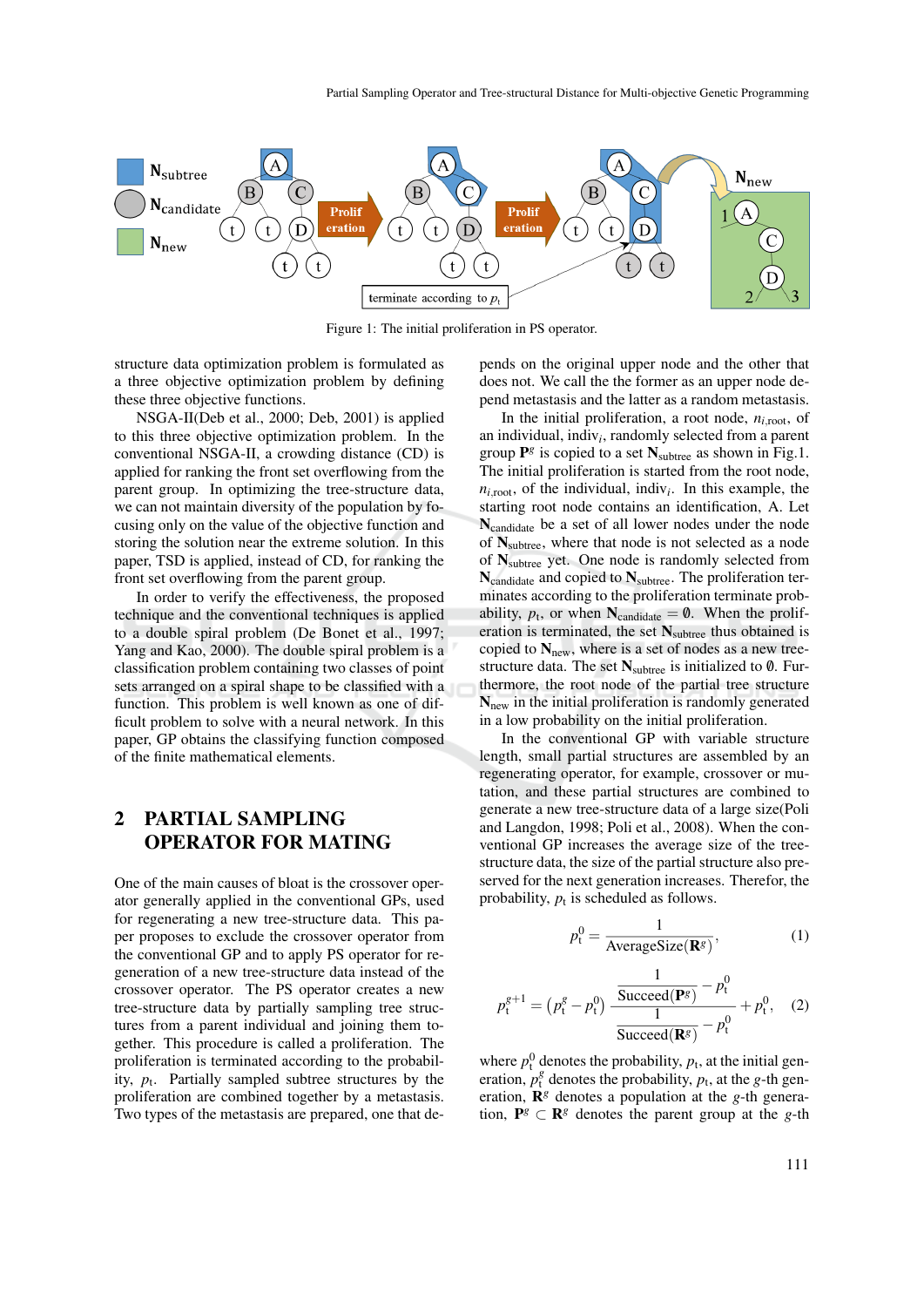

Figure 2: Outline of how a new tree structure is created by PS operator.

generation, AverageSize $(\cdot)$  denotes a function returning the average size of the tree set, and  $Succeed(\cdot)$ denotes a function returning the average size of the partial tree structure that the argument set takes over from the previous generation. Scheduling the probability,  $p_t$ , as shown above prevents the size of the partial tree structure from explodingly increasing.

A partial tree structure is grown by applying one of two kinds of metastasis to the partial tree structure obtained by the initial proliferation. One of two kinds of metastasis is a random metastasis. The random metastasis activates according to a metastasis selection probability,  $p_{\text{met}}$ . The other one metastasizes depending on the upper node. The upper node depend metastasis activates according to the probability,  $1 - p_{\text{met}}$ . The partial tree structure  $N_{\text{new}}$  shown in the Fig.1 has three empty branched numbered as 1, 2 and 3. The branch 1 has the upper node A, and the branches 2 and 3 have upper node D. Now, suppose that the branch 1 is selected as a target of the upper node depend metastasis. In the next proliferation, a node having the upper node A is selected from the parent group,  $\mathbf{P}^{g}$ . On the other hand, if the random metastasis is applied to the partial tree structure  $N<sub>new</sub>$ , the beginning node for the next proliferation is randomly selected from the parent group, P<sup>g</sup>.

A new node is selected from the parent group,  $\mathbf{P}^{g}$ , according to the decided metastasis type. This node is not necessarily a root node. The proliferation is started from the selected node again.

By repeating the proliferation and the metastasis, new tree-structure data is generated as shown in Fig.2. However, when the metastasis applied to only one parent individual, or when a parent individual having the same structure as the generated tree structure, the

generated tree structure is eliminated and PS operator is performed again. The terminal nodes are given as a random number in a low probability, where this is based on the conventional mutation idea.

# 3 MULTI-OBJECTIVE GENETIC PROGRAMMING

Optimizing the tree-structure data based only on the index of its own goodness brings problems that causes bloat but also that the optimization is caught in a local optimum region. Depending on the structure of the local optimum region, the optimization stagnates, causing an illusion as if it were the ultimate optimal solution. To avoid the risk of such the problems, this paper, therefor, proposes a technique to optimize based on the size of the tree structure and TSD in the population in addition to the index of the goodness of tree structure.

In this paper, three objective functions are defined as follows to be used for the multi-objective optimization . An objective function according to the goodness of an individual, indiv<sub>i</sub>, is described by the following equation.

$$
h_1(\text{indiv}_i) = \text{performance}(\text{root}_i),\tag{3}
$$

where root*<sup>i</sup>* denotes a root node of the individual, indiv*<sup>i</sup>* , and performance(root*i*) denotes a function that returns value of the goodness of the tree structure beginning from the root node, root*<sup>i</sup>* .

An objective function according to the size of tree structure is defined by the following equation.

$$
h_2(\text{indiv}_i) = \frac{1}{\text{Size}(\text{root}_i)},\tag{4}
$$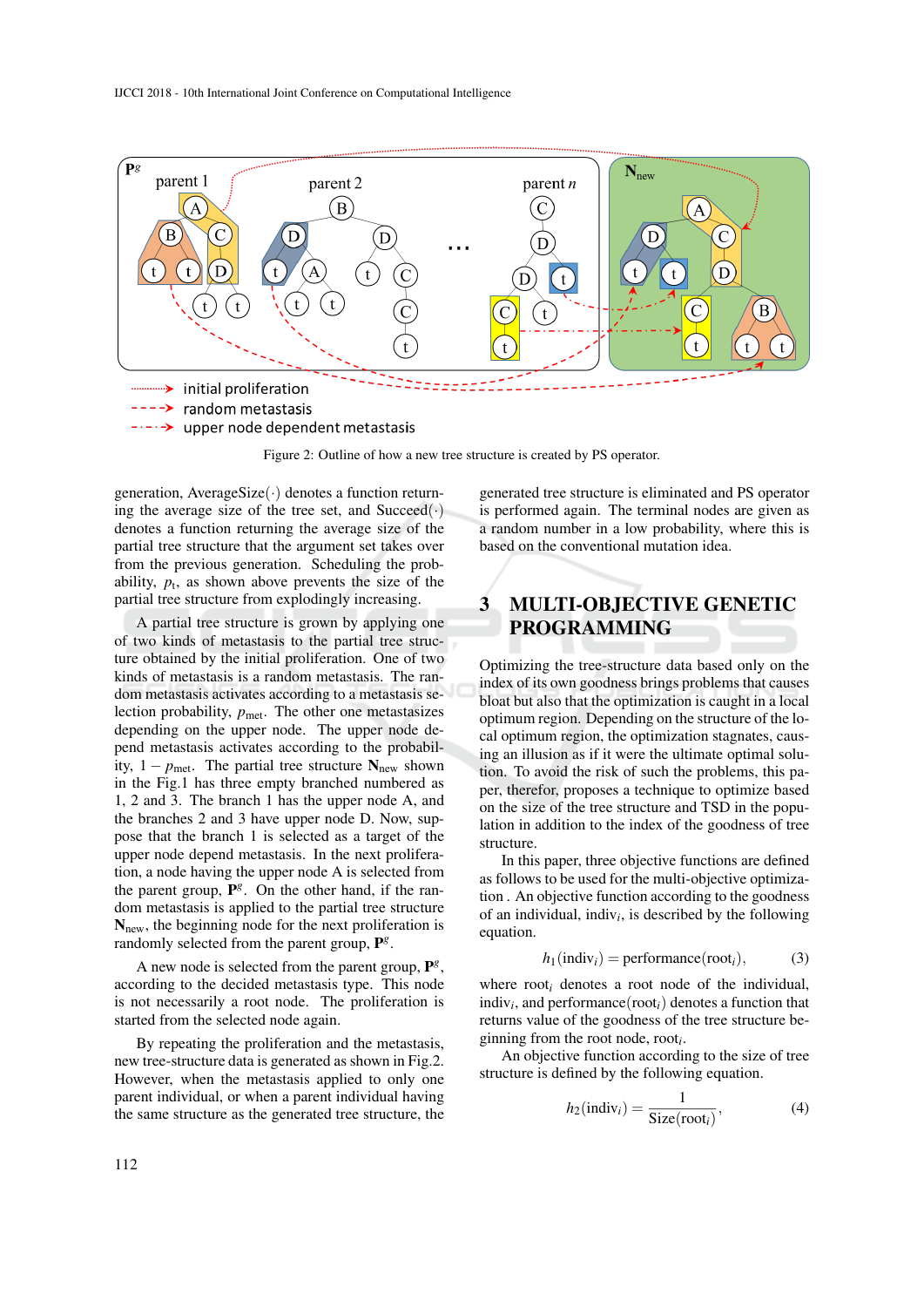

Figure 3: An example of giving weights to the tree structure and TSD.

where Size(root*i*) denotes a function that returns the number of the nodes of the tree structure beginning from the root node, root*<sup>i</sup>* .

An objective function according to average of TSD in the population is defined by the following equation. T E-

$$
h_3(\text{indiv}_i) = \frac{1}{N_{\text{pop}}} \sum_{k=1}^{N_{\text{pop}}} \text{Distance}(\text{root}_i, \text{root}_k), \quad (5)
$$

where  $N_{\text{pop}}$  denotes the size of the population, and  $Distance(root_i,root_k)$  denotes a function that returns TSD between indiv<sub>i</sub> and indiv<sub>k</sub>. In order to calculate TSD, weights are given to all the nodes of the tree structured data by means of the following steps, when the tree structured data is initially generated. An example of giving weights to the tree structure is shown in Fig.3.

(Step 1) Give weight 1 to the root node.

(Step 2) Assume that *W* is a weight given to the current node.

(Step 3) Equally distribute weights to the lower nodes of the current node so that the total is *W*/2.

Two tree structures are compared in order from the root node to check conformity of both nodes as shown in Fig.3. The distance, Distance( $root_i,root_k$ ), is initialized as zero. When different nodes are found in the conformity comparison, the weight of that node is added to the distance. The lower nodes below this node are all ignored. Especially, when



Figure 4: Conventional NSGA-II with CD.



Figure 5: Modified NSGA-II with tree-structural distance.

**DGY PUBLICATIONS** the tree structures of both are completely different,  $Distance(root_i,root_k)$  is given 1 as the maximum value.

Now, we have defined the three-objective optimization problem. NSGA-II shown in Fig.4 is applied to solve this problem. NSGA-II selects parent individuals by using non-dominated sorting and ranking with CD. Since tree-structure data is to be optimized in this paper, CD based only on the value of the objective function does not necessarily bring the diversity of the tree structure. Therefore, this paper propose to use TSD when selecting parents from the rank set overflowing from the parent group. A block chart of the modified NSGA-II with TSD is shown in Fig.5.

### 4 DOUBLE SPIRAL PROBLEM

A double spiral problem is applied to verify an effectiveness of the proposed techniques. The double spiral problem is a problem of classifying two data sets arranged in a spiral shape, and it is known as a problem that is difficult to solve even using neural net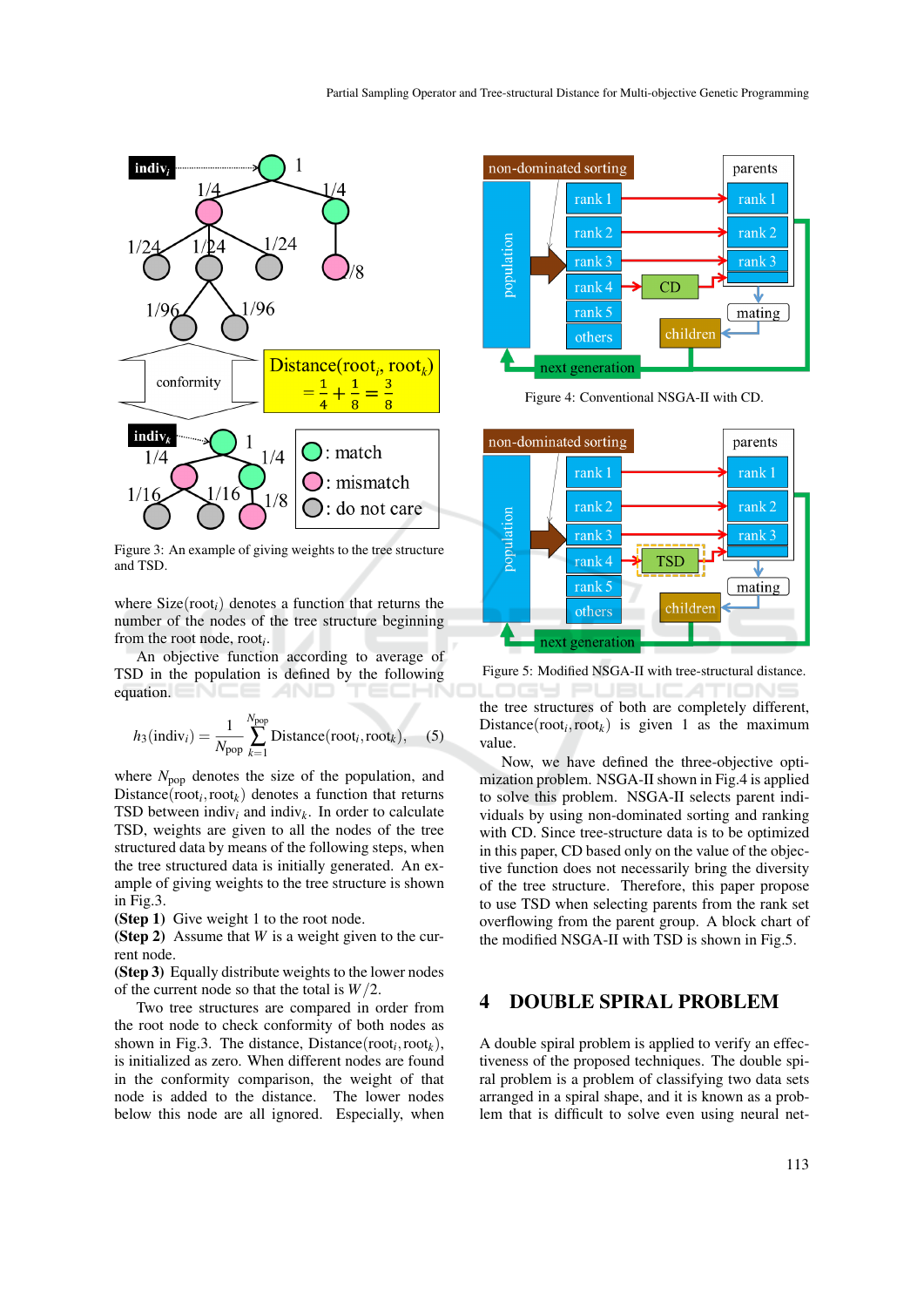works(De Bonet et al., 1997; Yang and Kao, 2000). These two data sets are arranged as shown in Fig.6 and are to be classified by the following function *f* .

$$
\begin{cases}\nf(x,y) > 0 & \Longleftrightarrow (x,y) \in \mathbf{D}_1, \\
f(x,y) < 0 & \Longleftrightarrow (x,y) \in \mathbf{D}_2, \\
f(x,y) = 0 & \Longleftrightarrow \text{FALSE,} \n\end{cases}
$$
\n(6)

where  $(x, y)$  denotes the coordinates of each point on the two-dimensional plane, and  $D_1$  and  $D_2$  denote the data sets expressed with the red crosses and the blue circles shown in Fig.6 respectively. In this paper, the case when  $f(x, y) = 0$  is treated as classification failure at the point  $(x, y)$ .

The following nodes are prepared as elements for constituting the classifying function *f* .

-nonterminal nodes:  $\{+, -, *, \div, \sin, \cos, \tan, \text{ifltz}\}\$ <br>-terminal nodes:  $\{x, y, \text{constant}\}\$ -terminal nodes:

where ifltz denotes a function with three arguments representing a conditional branch as follows,

$$
\text{ifltz}(a, b, c) \triangleq \text{if } a < 0 \text{ then } b \text{ else } c, \\
= \begin{cases} b & (a < 0), \\ c & \text{(otherwise).} \end{cases} \tag{7}
$$

In order to verify the effectiveness, the following four combinations are applied to the double spiral problem, combination of the conventional operators and CD (expressed as "CO+MU & CD"), combination of the conventional operators and TSD (expressed as "CO+MU & TSD"), combination of PS operator and CD (expressed as "PS & CD") and combination of PS operator and TSD (expressed as "PS & TSD"). The conventional operators denotes



Figure 6: Arrangement of two data sets for double spiral problem. The red cross denotes a point in the class  $D_1$  and the blue circle denotes a point in the class  $D_2$ .



Figure 7: Distribution on the  $h_2-h_1$  plane of the first front set in the final generation when using each method.

the conventional crossover and the conventional mutations(Koza, 1992; Koza, 1994; Ito et al., 1998; Sawada and Kano, 2003). The size of the population, the running generations, the number of points in the double spiral problem are defined as 100, 1,000,000 and 190 respectively. The probability,  $p_{\text{met}}$ , for selecting the type of the metastasis is set to 0.5, 0.25 and 0.75.

Fig.7 shows distributions on the  $h_2 - h_1$  plane of the first-front set in the final generation. As shown by Fig.7, NSGA-II with combining PS operator and TSD has given the best solution set, distributed in the upper right direction, in the widest range. The solutions obtained by NSGA-II with combining PS operator and CD has relatively high diversity but their evaluations are not so good. NSGA-II with combining the conventional operators and CD has given relatively good solutions but their diversity is low. NSGA-II with combining the conventional operators and TSD has given the worst solution set with the lowest diversity.

Fig.8 shows a comparison of distribution on the  $h_2$ - $h_1$  plane of the first front set in the final generation when 3-objective and 2-objective optimizations are executed by using the PS operator with  $p_{\text{met}} = 0.50$ and TSD for the ranking. Compared to the distribution of solutions given by 2-objective optimization, the 3-objective optimization has acquired far better solutions in wider range. When PS operator with  $p_{\text{met}} = 0.50$  and CD are combined, the same result has been obtained as shown in Fig.9. This shows an effectiveness of multi-objective optimization of the treestructure data as proposed in this paper.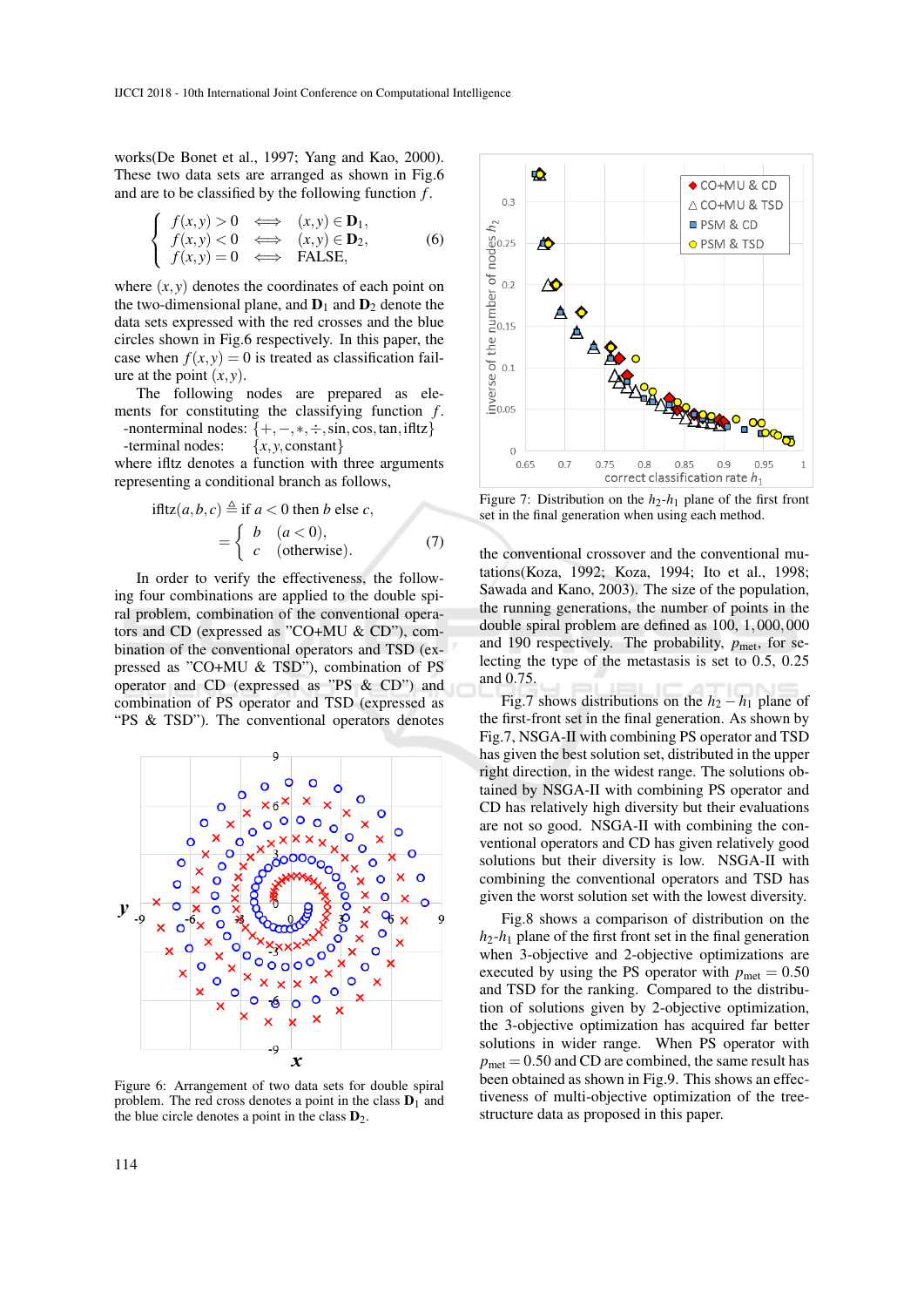

Figure 8: Comparison of distribution on the  $h_2$ - $h_1$  plane of the first front set in the final generation when 3-objective and 2-objective optimizations are executed by using the PS operator with  $p_{\text{met}} = 0.50$  and TSD for the ranking.



Figure 9: Comparison of distribution on the  $h_2$ - $h_1$  plane of the first front set in the final generation when 3-objective and 2-objective optimizations are executed by using the PS operator with  $p_{\text{met}} = 0.50$  and CD for the ranking.

Norm (Sato et al., 2006) and Maximum Spread (MS)(Zitzler, 1999) are applied for evaluation of each method. Norm denotes a measure of the convergence of the population to the Pareto front *PF* and is defined by the following equation.

$$
\text{Norm}(\mathcal{P}F) = \frac{1}{|\mathcal{P}F|} \sum_{j=1}^{|\mathcal{P}F|} \sqrt{\sum_{i=1}^{m} f_i(\mathbf{x}_j)^2},\qquad(8)
$$

Table 1: Values of Norm and MS as a result of threeobjective optimization given by each method. CO+MU denotes the conventional crossover operator and the conventional mutation operators. PS denotes PS operator.

| operator            | ranking    | Norm  | <b>MS</b> |
|---------------------|------------|-------|-----------|
| $CO+MU$             | CD         | 0.820 | 1.110     |
|                     | <b>TSD</b> | 0.795 | 1.100     |
| <b>PS</b>           | CD         | 0.835 | 1.125     |
| $p_{\alpha} = 0.25$ | <b>TSD</b> | 0.835 | 1.125     |
| <b>PS</b>           | CD         | 0.845 | 1.130     |
| $p_{\alpha} = 0.50$ | <b>TSD</b> | 0.865 | 1.140     |
| <b>PS</b>           | CD         | 0.825 | 1.110     |
| $p_{\alpha} = 0.75$ | <b>TSD</b> | 0.850 | 1.140     |

where  $x_j$  denotes the *j*-th individual of the Pareto front *PF* . The larger the Norm value, the closer the approximate Pareto front *PF*. MS denotes a measure of the spread of the first front at the final generation(Zitzler, 1999) and is defined by the following equation.

$$
MS(\mathcal{P}F) = \sqrt{\sum_{i=1}^{m} \left( \max_{j=1}^{|\mathcal{P}F|} f_i(\mathbf{x}_j) - \min_{j=1}^{|\mathcal{P}F|} f_i(\mathbf{x}_j) \right)^2}.
$$
 (9)

The larger the MS value, the wider the spread of the population given by the optimization.

Table 1 shows values of Norm and MS given by each method. CO+MU denotes when the conventional crossover operator and the conventional mutation operators are used for the mating, PS denotes PS operator, and  $p_{\text{met}} = *, **$  denotes when PS operator with the metastasis selection probability,  $p_{\text{met}}$ , which is equal to  $\ast \cdot \ast \ast$  is used for the mating. Fig.10 is a graphical representation of the contents of Table 1. In this figure, PS∗.∗∗ denotes when PS operator with the metastasis selection probability,  $p_{\text{met}}$ , which is equal to ∗.∗∗ is used for the mating. Concerning both Norm and MS values, the best result has been obtained by the method using PS operator with  $p_{\text{met}} = 0.50$  and TSD. The results using PS operator have gathered in the upper right of the figure, whereas the results using the conventional crossover and the conventional mutation have gathered in the lower left. This shows the superiority of PS operator. On the other hand, the advantage of TSD has not been clearly shown by this experiment. TSD have optimized relatively better only when combined with PS operator. NSGA-II even with TSD has given the worst results when combined with the conventional operators. The reason for this result is considered as that TSD has a low ability to preserve extreme solutions as CD does. In the case of the multi-objective optimization of the tree structure, the ability to retain the diversity of tree structures like the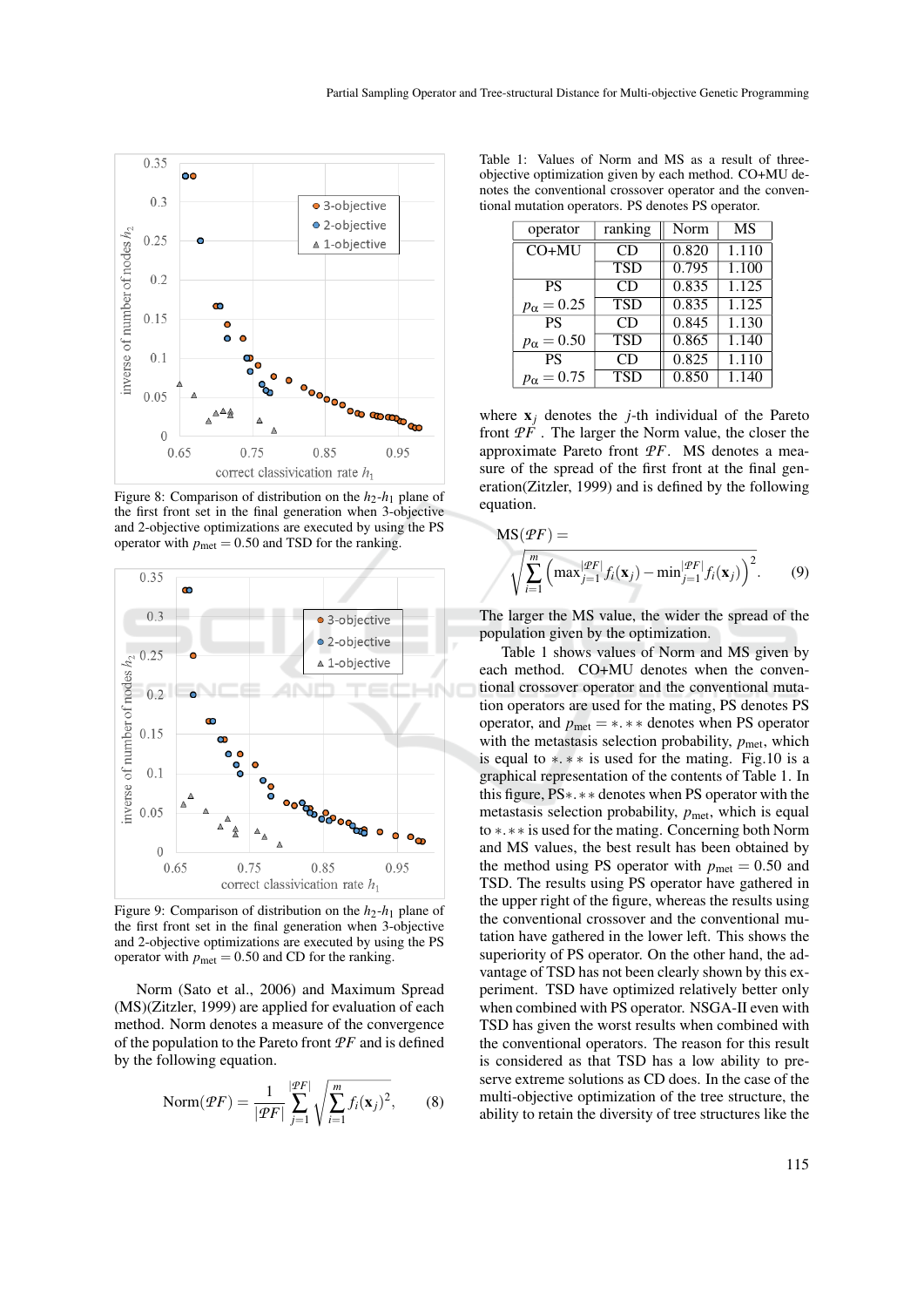

Figure 10: Comparison of results by each method on MS-Norm plane. CO+MU denotes when the conventional crossover operator and the conventional mutation operators are used for the mating. PS∗. ∗ ∗ denotes when PS operator with the metastasis selection probability,  $p_{\text{met}}$ , which is equal to ∗. ∗ ∗, is used for the mating.

ranking with TSD is necessary, then an improvement to add ability to preserve the extreme solutions like CD should be considered.

# **SCIENCE** 5 CONCLUSION

In this paper, multi-objective optimization technique have been applied to the optimization of the treestructure data, or GP. The size of the tree structure and the tree structural distance (TSD) are additionally introduced into the measure of the goodness of the tree structure as the objective functions. Furthermore, the partial sampling (PS) operator is proposed to effectively search the tree structure while avoiding bloat. In order to verify the effectiveness of the proposed techniques, they have applied to the double spiral problem.

By means of the multi-objective optimization of tree-structure data, we found that more diverse and better tree structures are acquired. The proposed method incorporating PS operator and TSD in NSGA-II has given relatively good results. However, since PS operator has low ability to numerically optimize constant nodes of the tree structure, it has not well worked effectively for the function optimization. In addition, since ranking with TSD in NSGA-II has low ability to preserve extreme solutions in the objective

function space, solutions not have been effectively selected.

In the future, a technique to incorporate numerical optimization ability such as a particle swarm optimization (Kenny, 1995) and the mutation to PS operator and the ranking selection technique combining TSD and CD should be considered in the future. The PS operator proposed in this paper has a mechanism to terminate the proliferation, but does not have no mechanism to forcibly exit from the PS operator. Such the mechanism to forcibly exit from the PS operator should be considered.

### ACKNOWLEDGEMENTS

This research work has been supported by JSPS KAKENHI Grant Number JP17K00339.

The author would like to thank to her families, the late Miss Blackin', Miss Blanc, Miss Caramel, Mr. Civita, Miss Marron, Miss Markin', Mr. Yukichi and Mr. Ojarumaru, for bringing her daily healing and good research environment.

### REFERENCES

HN

- Angeline, P. J. (1997). Subtree crossover: Building block engine or macromutation. *Genetic programming*, 97:9–17.
- Angeline, P. J. (1998). Subtree crossover causes bloat. In *Genetic Programming 1998: Proc. 3rd Annual Conference*. Morgan Kaufmann.
- David, C. and Kroening, D. (2017). Program synthesis: challenges and opportunities. *Phil. Trans. R. Soc. A*, 375(2104):20150403.
- De Bonet, J. S., Isbell Jr, C. L., and Viola, P. A. (1997). Mimic: Finding optima by estimating probability densities. In *Advances in neural information processing systems*, pages 424–430.
- De Jong, E. D., Watson, R. A., and Pollack, J. B. (2001). Reducing bloat and promoting diversity using multiobjective methods. In *Proceedings of the 3rd Annual Conference on Genetic and Evolutionary Computation*, pages 11–18. Morgan Kaufmann Publishers Inc.
- Deb, K. (2001). *Multi-objective optimization using evolutionary algorithms*, volume 16. John Wiley & Sons.
- Deb, K., Agrawal, S., Pratap, A., and Meyarivan, T. (2000). A fast elitist non-dominated sorting genetic algorithm for multi-objective optimization: Nsga-ii. In *International Conference on Parallel Problem Solving From Nature*, pages 849–858. Springer.
- Francone, F. D., Conrads, M., Banzhaf, W., and Nordin, P. (1999). Homologous crossover in genetic programming. In *Proceedings of the 1st Annual Conference on Genetic and Evolutionary Computation-Volume 2*, pages 1021–1026. Morgan Kaufmann Publishers Inc.